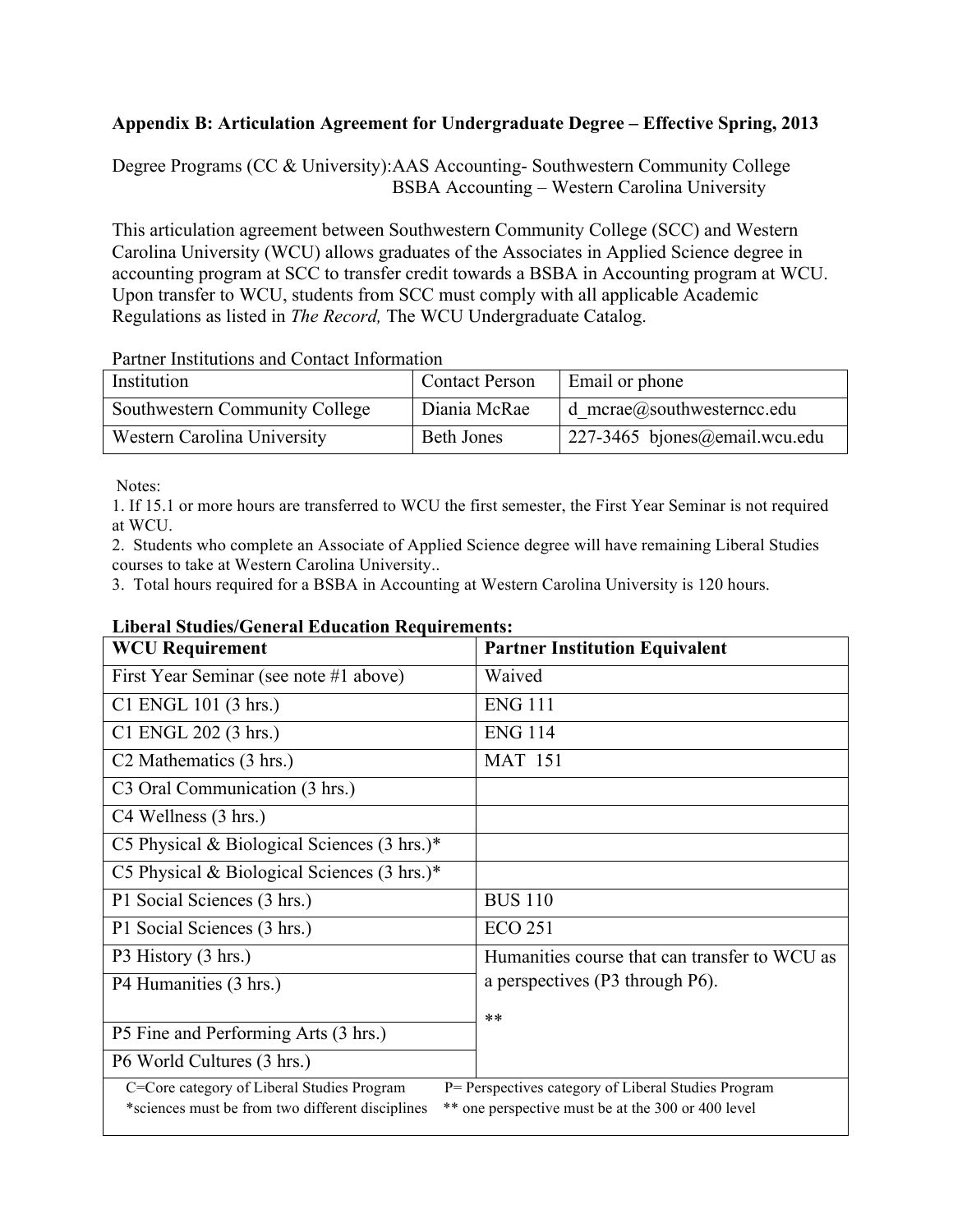| <b>WCU Requirement</b>  | <b>Partner Institution Equivalent</b>      |  |
|-------------------------|--------------------------------------------|--|
| ACCT 251                | <b>ACC 120</b>                             |  |
| ECON 231 (satisfies P1) | <b>ECO 251</b>                             |  |
| MATH 170 (satisfies C2) | <b>MAT 151</b>                             |  |
| ACCT 252                | <b>ACC 121</b>                             |  |
| <b>CIS 251</b>          |                                            |  |
| <b>LAW 230</b>          | <b>BUS 115</b>                             |  |
| <b>MKT 201</b>          | <b>MKT 120</b>                             |  |
| <b>ECON 232</b>         | <b>ECON 252 (Social Sciences Elective)</b> |  |
| <b>FIN 305</b>          |                                            |  |
| <b>MGT 300</b>          |                                            |  |
| QA 305                  |                                            |  |
| <b>MGT 404</b>          |                                            |  |
| ACCT 275                | <b>ACC 220</b>                             |  |
| ACCT 352                |                                            |  |
| ACCT 355                |                                            |  |
| ACCT 356                |                                            |  |
| ACCT 365                |                                            |  |
| ACCT 454                |                                            |  |
| ACCT 495                |                                            |  |

## **Major Requirements (courses)**

Other requirements needed to complete the degree program.

30 hours of general electives